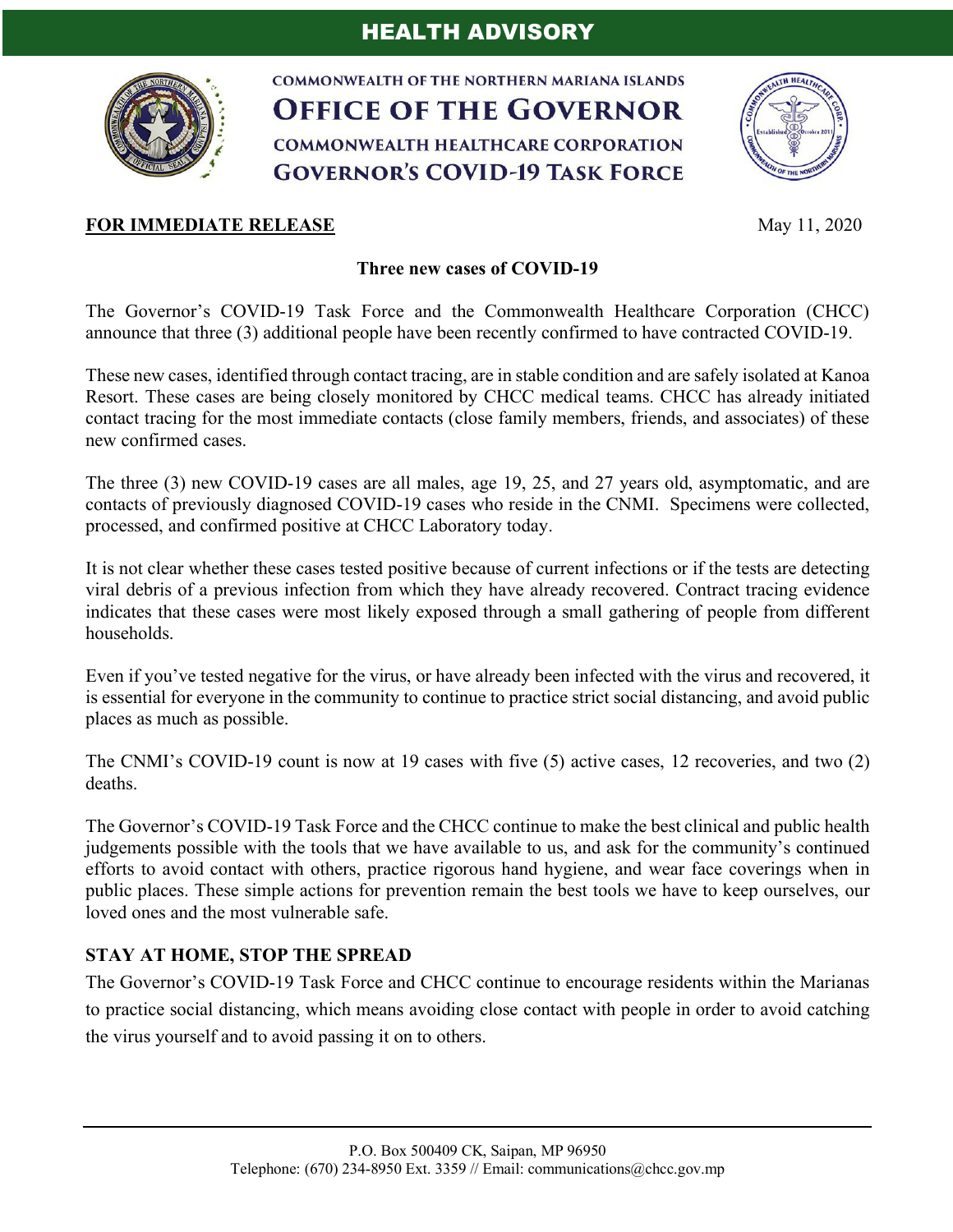- 1) Stay home as much as possible. Avoid unnecessary travel or public places. Wear a face covering when you must be in a public place, such as the grocery store or bank.
	- a) Avoid social gatherings of groups of more than 10 people, and gatherings which involve members from outside your immediate household.
	- b) Pick up food through drive-thru, take-out, or delivery options.
	- c) Only one healthy adult from the household should run necessary errands, such as getting groceries or picking up medications. Leave children, elderly, and other vulnerable people at home as much as possible. When returning home from an errand, wash your hands before doing anything else.
	- d) Older adults and people with chronic medical conditions are at higher risk of getting very sick from this illness. People at high risk should stay at home as much as possible.
	- e) Create a household plan of action https://www.cdc.gov/coronavirus/2019 ncov/prepare/checklist-household-ready.html
	- f) Ensure a 30-day supply of all prescription medications.
	- g) For more information about DIY face coverings, please visit https://www.cdc.gov/coronavirus/2019-ncov/prevent-getting-sick/cloth-face-cover.html
- 2) Continue good hand hygiene:
	- a) Wash your hands for at least 20 seconds with soap and water, avoid touching your face, cover coughs and sneezes with a tissue or your sleeve.
	- b) Use an alcohol-based hand sanitizer if soap and water are not readily available.
- 3) Know the signs and symptoms of COVID-19 and what to do if you become symptomatic:
	- a) If you have symptoms which may indicate a COVID-19 infection such as fever, cough, or difficulty breathing, go to the CHCC health tent, located at tent #13 of the Medical Care and Treatment Site at the CHCC Navy Hill campus open daily 8am to 5pm, OR call the CHCC COVID-19 Infoline 285-1542/1672/1352/1854 available Monday to Sunday 7:30AM-8:00PM.
	- b) Stay home when you are sick and practice self-quarantine measures. This means:
		- i) Choosing a room in your house to separate yourself from other household members from others who are not sick.
		- ii) Wearing a face covering when you can't avoid being around others in your household.
		- iii) Washing your hands often with soap and water for at least 20 seconds. If soap and water are not available, use an alcohol-based hand sanitizer.
		- iv) Avoiding touching your eyes, nose, and mouth.
		- v) Not accepting visitors to your home.
		- vi) Using a separate bathroom, if possible.